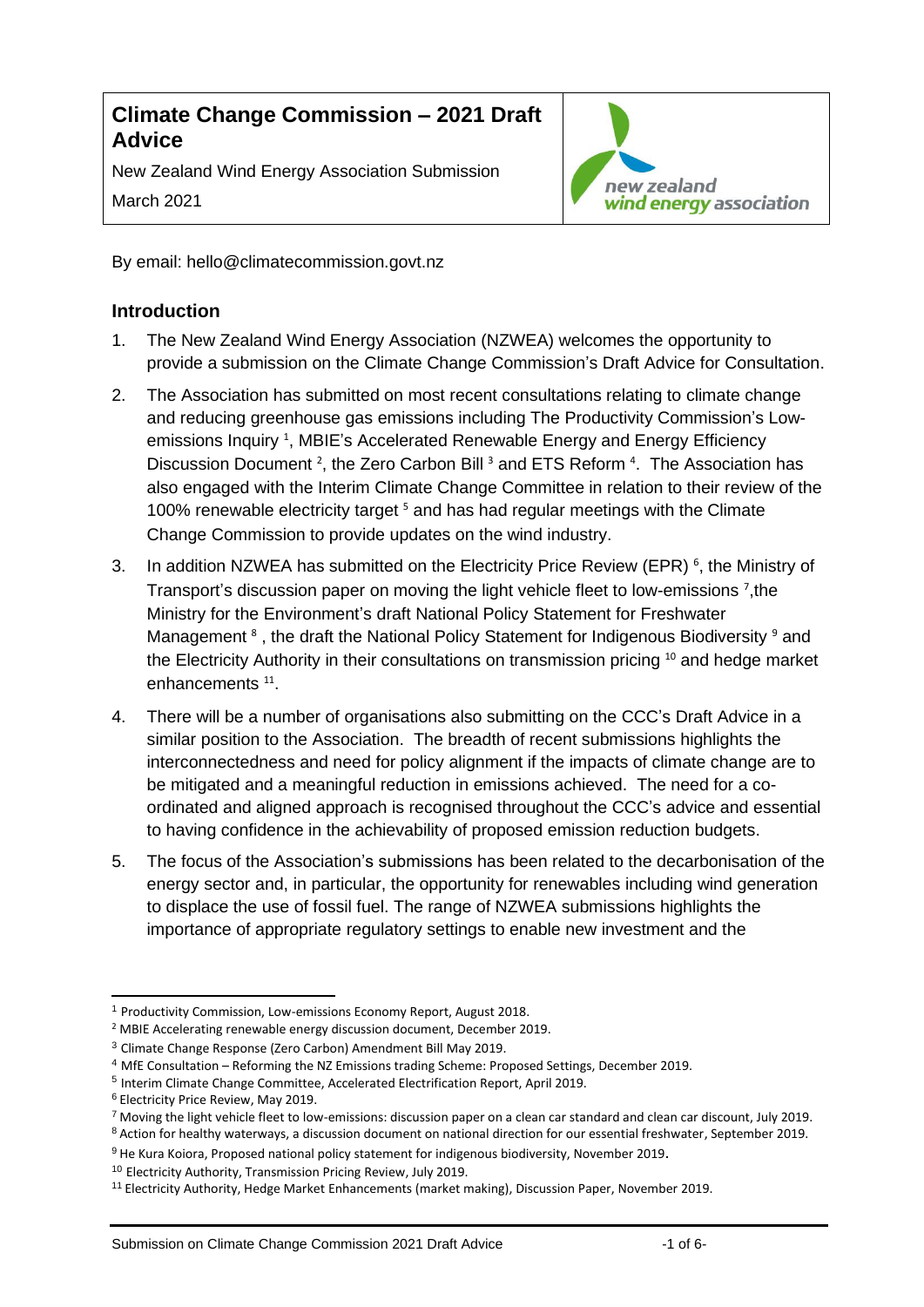commercial imperative that comes from the matching of electricity demand growth with supply.

6. The Association is supportive of CCC's direction of travel in the electricity and wider energy sectors and in this submission focuses on two key areas namely the importance of the energy trilemma as the electricity system transitions to a higher level of renewable generation and the importance of appropriate regulatory settings to enable new generation to be built.

# **Executive Summary**

- 7. The Association acknowledges that the Climate Change Response (Zero Carbon) Amendment Act and the Climate Change Response (Emissions Trading Reform) Amendment Bill, along with proposed changes to ETS settings, represent a step change in approach to achieving a coherent and integrated way forward in achieving a meaningful reduction in emissions and a pathway that commences New Zealand's transition to a low carbon economy.
- 8. What has been disappointing is the lack of alignment of New Zealand's targets with actions that result in an actual reduction in emissions. The Association acknowledges the CCC's recognition of earlier reports on New Zealand's opportunity to decarbonise and welcomes the call for greater ambition to reduce greenhouse gas emissions quickly, significantly and permanently.
- 9. The Association supports the CCC's vision, call to action and key recommendations in the transport, heat industry and power sectors which are the key areas of focus for the wind industry.
- 10. NZWEA has placed reliance on the analytical approach and expert analysis undertaken by the CCC and supports the proposed budgets as a challenging but progressive pathway to a net zero 2050 target for greenhouse gases other than biogenic methane.
- 11. In the following section the Association responds to CCC recommendations and in particular focuses on two key areas which the Association considers present a significant risk to the achievement of carbon reduction budgets in the transport and energy sectors:
	- A lack of integration of government policy making across climate change and other domains. Of immediate concern is the implications of proposed resource management system reforms which have the potential to significantly limit the industry's ability to consent new renewable generation.
	- Sustaining the energy trilemma in the transition of the electricity sector to a higher level of renewables particularly in a dry year situation when combined with a projected significant growth in demand.

## **Comments on the Draft Advice**

## CCC Vision

- 12. The Association supports the CCC's vision of a thriving climate and low emissions Aotearoa with hydro, wind, solar and geothermal energy powering our country.
- 13. A perspective, that as a Country we should only use our fair share of the remaining global carbon budget, is one the Association supports as is the view that a permanent reduction in greenhouse gas emissions is the desired goal.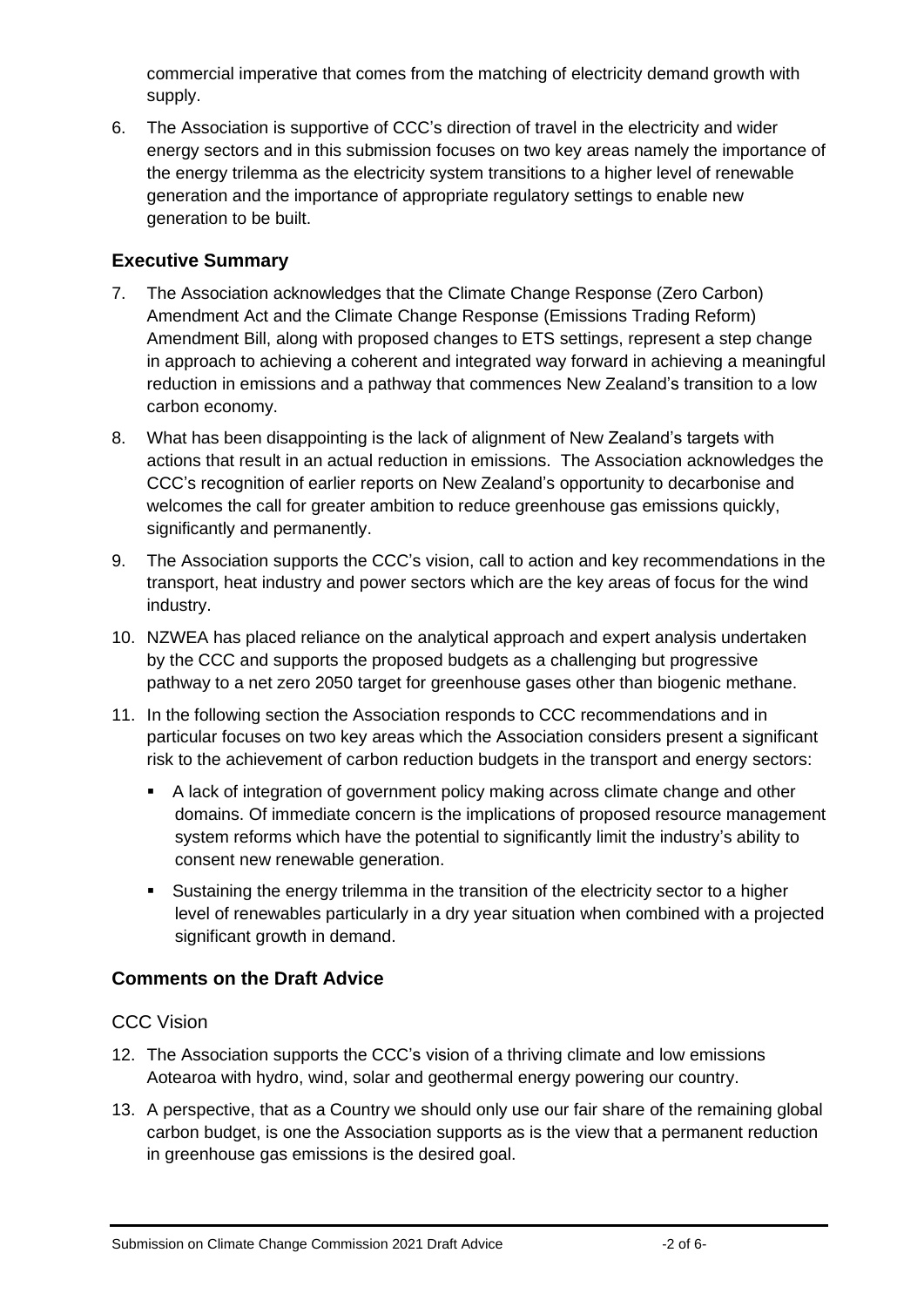14. The CCC highlights that the use of low emission fuels and that energy should be affordable and accessible. The Association supports this position but considers that New Zealand has a unique and material risk to manage in achieving a successful transition given the current dependence on fossil fuels to meet the significant variation in hydro inflows and generation.

## Community Energy

- 15. The CCC vision also includes communities generating their own electricity using low emissions generation.
- 16. The Parliamentary Commission for the Environment<sup>12</sup> has identified a significant opportunity for small scale community wind projects.
- 17. There are many current barriers to enabling community energy which were explored in MBIE's Accelerated Renewable Energy and Energy Efficiency Discussion Document <sup>13</sup>
- 18. Community wind projects are unlikely to proceed without Government support with planning and process information and advice. RMA reform to simplify and reduce the cost and uncertainty of obtaining a consent is a prerequisite to smaller new developments. The current one size consenting process favours large-scale developments where the high cost of consenting has a lower impact on commercial viability.
- 19. The Association considers smaller scale wind projects a key opportunity to support regional growth and improve energy resilience.

## Accelerate the Emissions Reduction Effort

- 20. NZWEA supports the recommendation that the Government must act with urgency and the CCC's view *that 'Aotearoa will not meet its targets without strong and decisive action now to drive low emissions technologies and behaviour change across all sectors. 2050 is not far away – particularly if you consider the life span of infrastructure, vehicles, buildings – and people'*
- 21. The Association notes that the Productivity Commission's Low-emissions Inquiry Report<sup>14</sup> was published in August 2018 and that in relation to the energy sector the key shift recommended by the Commission to stop burning fossil fuels and where possible, switch to use of electricity and other low-emission energy sources was also supported by the Interim Climate Change Committee <sup>15</sup> and now the CCC Draft Advice.
- 22. To decarbonise the energy sector New Zealand's key challenge is accelerating electrification to drive demand growth not the availability of new sources of renewable generation. There is an abundance of renewable generation options as detailed in MBIE's recent stack update reports. The Wind Stack Report <sup>16</sup> identified over 11,000 MW of economic wind generation which could be built subject to electricity demand growth and ability to consent new developments.
- 23. Sustaining future demand growth to support investment in generation is necessary to deliver on the carbon reduction opportunity offered by electrification particularly given limited development resources.

<sup>&</sup>lt;sup>12</sup> PCE Report Wind power, people and place (2006b).

<sup>&</sup>lt;sup>13</sup> Section 9 Facilitating local and community engagement in renewable energy and energy efficiency.

<sup>14</sup> Overview section and Productivity Commission, Low-emissions Economy Report, August 2018.

<sup>15</sup> Accelerated Electrification Report, April 2019.

<sup>&</sup>lt;sup>16</sup> MBIE Wind Stack Update, June 2020 <https://www.mbie.govt.nz/assets/wind-generation-stack-update.pdf>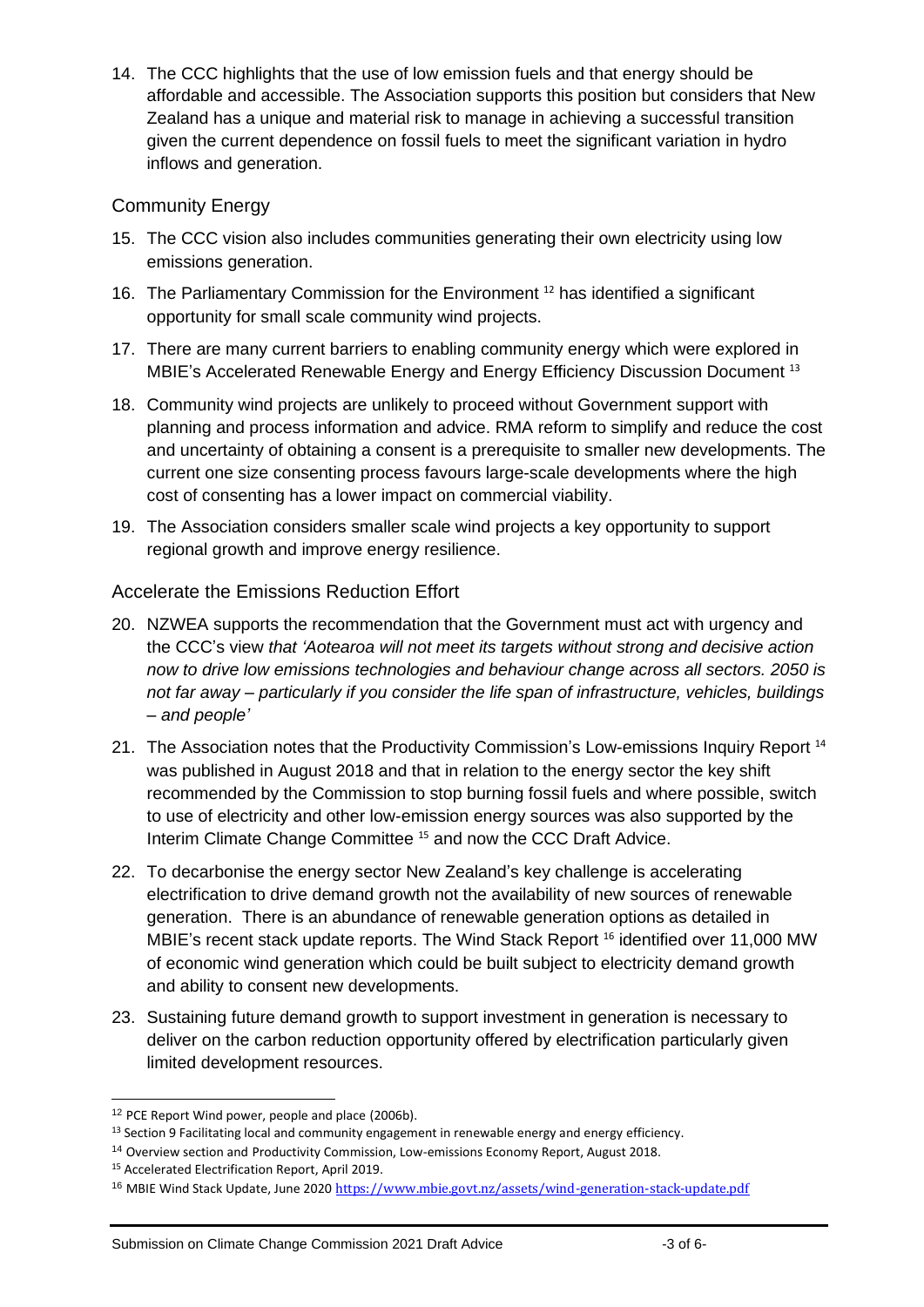## Emissions Budgets

- 24. NZWEA supports the principles outlined and the strategy of having budgets that are consistent with putting Aotearoa on track to meeting the 2050 target under a wide range of future circumstances.
- 25. The CCC notes the budgets are ambitious, but achievable and that they represent a significant reduction on current levels of emissions, and step down considerably over time.
- 26. The Association supports a challenging and measured approach with a focus on domestic mitigation as this provides certainty emissions reductions are achieved and should improve long term competitiveness as international carbon prices increase.
- 27. NZWEA also supports the recommendation that Aotearoa must focus on decarbonising and reducing emissions at the source as this significantly reduces the risk of relying on forestry which itself may be at risk from the impacts of climate change.

## Cross Party Support and Central and Local Government Alignment

- 28. NZWEA considers having a consistent long term and co-ordinated approach is essential to providing investor certainty and achieving the net zero target. Cross-party support for the emissions budgets is therefore essential.
- 29. The balancing of local and national interests has been an ongoing issue for wind industry when seeking consents. Aligning legislation and policy to enable local government to take wider climate change considerations into account when making decisions is paramount particularly in relation to resource management system reform and national direction instruments.

## Transport Sector

- 30. NZWEA supports a focus on reducing transport emissions and given current emission levels, that doing so is pivotal to meeting climate targets.
- 31. The recommendations in relation to electric vehicle uptake are key and that Government support and incentives are needed for EV's to be widely adopted.

## Electricity Sector

- 32. The Association supports a path of the rapid expansion of renewable generation to meet the increase in demand from the electrification of other sectors.
- 33. The CCC's modelling has wind generation increasing to 13.3 TWh by 2035. To achieve this level of output around 2,800 MW of new generation will be required comprising between 20 and 30 new wind farms at an annual growth rate of over 180 MW post the completion of the Waipipi and Turitea wind farms.
- 34. The growth projection is challenging but achievable with the appropriate policy settings, particularly in relation to resource management system reform.
- 35. The Association notes the importance of stability in electricity market settings to encourage new investment and that the new transmission pricing model, with benefitsbase charging for new investment, does create additional risks for new and existing generation assets.
- 36. The transition from fossil-fuelled generation and renewables growth also requires a significantly more responsive electricity system than today's which is largely a one-way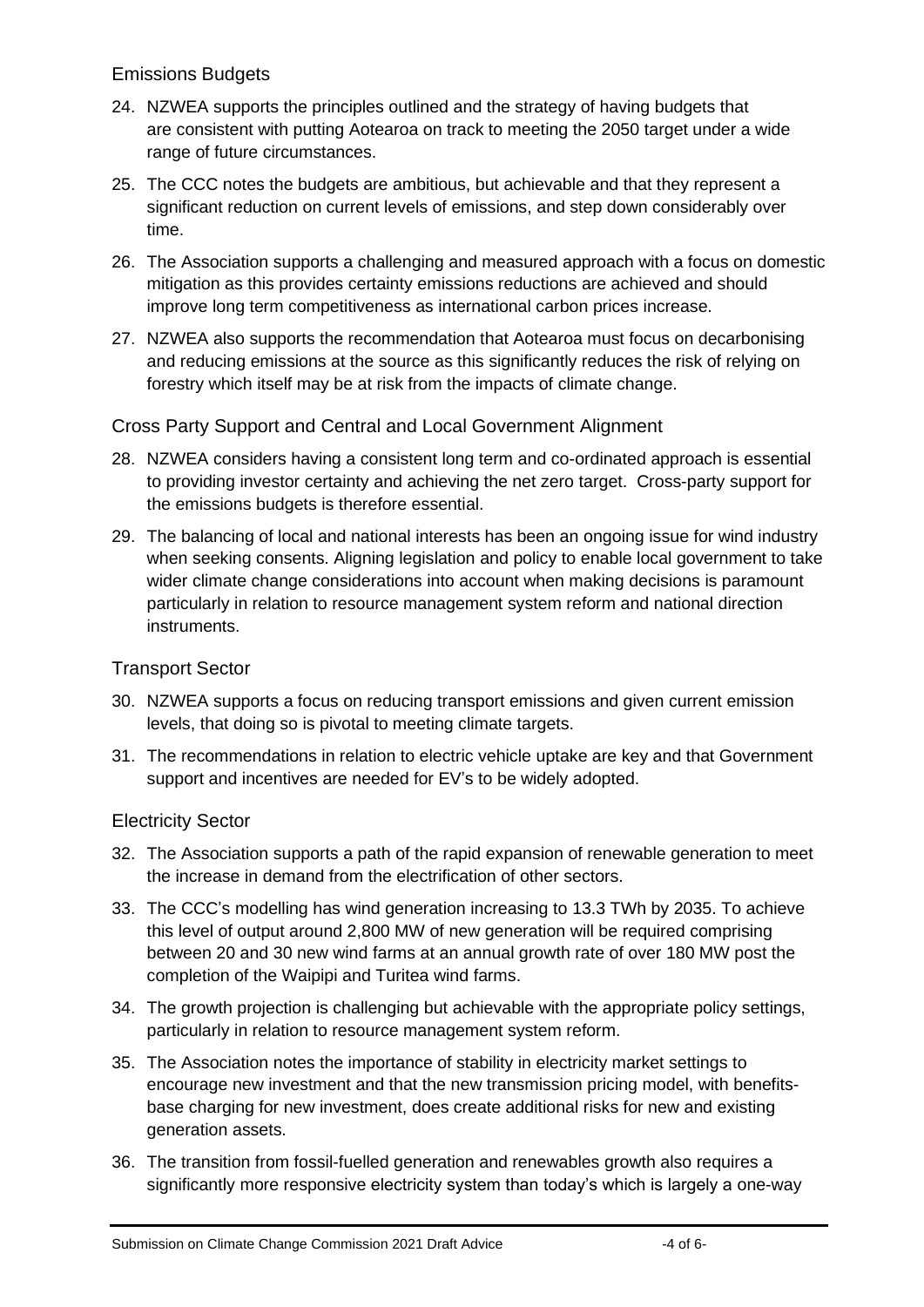flow. New technologies and a focus on demand response and distributed energy resources offer approaches to manage the daily and seasonal peaks and the variability of renewables in a low-emissions way that minimise the cost of new transmission and distribution investment.

#### Industry and Heat

37. Maximising to the use of electricity in the heat, light and power sector is supported.

## Energy Sector

- 38. The Association supports the decarbonisation of the energy sector and setting of a renewable energy target of 60% by 2035 with the 100% renewable electricity target viewed as aspirational and secondary to the energy sector target.
- 39. NZWEA considers that an energy trilemma that balances availability and cost is essential to achieving the proposed emission reduction budgets.
- 40. The CCC notes *'the Government needs to plan to manage the risk around affordability and security of supply as a result of moving to a low emissions energy system.'*
- 41. The CCC also advises of *'uncertainty around the solution to the dry year challenge – solutions for generating sufficient renewable electricity in years when hydro lake levels are low.*'
- 42. The Association has concerns that the dry year challenge, where low inflow periods are currently supported by thermal generation and the future gas supply position, presents a material risk to the achievement of the emissions reduction targets in the energy sector.
- 43. Consequences could include security of supply issues and / or electricity price increases which limit the incentive to move away from fossil fuel use.
- 44. NZWEA considers further analysis is required to assess the risks arising from the energy sector transition particularly in relation to dry years and security of supply and supports the CCC's recommendation that this be considered under the framework of a national energy strategy.

## Regulatory Alignment

- 45. In the land sector recommendations, the CCC has highlighted that *'the Government needs a cohesive strategy that includes water, biodiversity and climate.'* The Association supports this approach. Consistency of climate goals across all policy areas is essential to decarbonising the energy sector and notes the current Resource Management System Reform proposals as an example where a lack of alignment will have unintended consequences.
- 46. The electricity industry view is that the reforms proposed by the Randerson review do not go far enough in recognising climate change impacts or the national importance of renewable electricity generation and will significantly limit new generation development.
- 47. NZWEA has joined major generators in highlighting significant concerns with the draft purpose and principles of the Natural and Built Environments Act (NBA).
- 48. The key issues relate to NBA Part 2 in the recognition of the importance of renewable electricity generation and the outcomes which prioritise environmental bottom lines without countervailing consideration such as mitigations, offsetting and compensation programmes widely used in wind farm consenting.